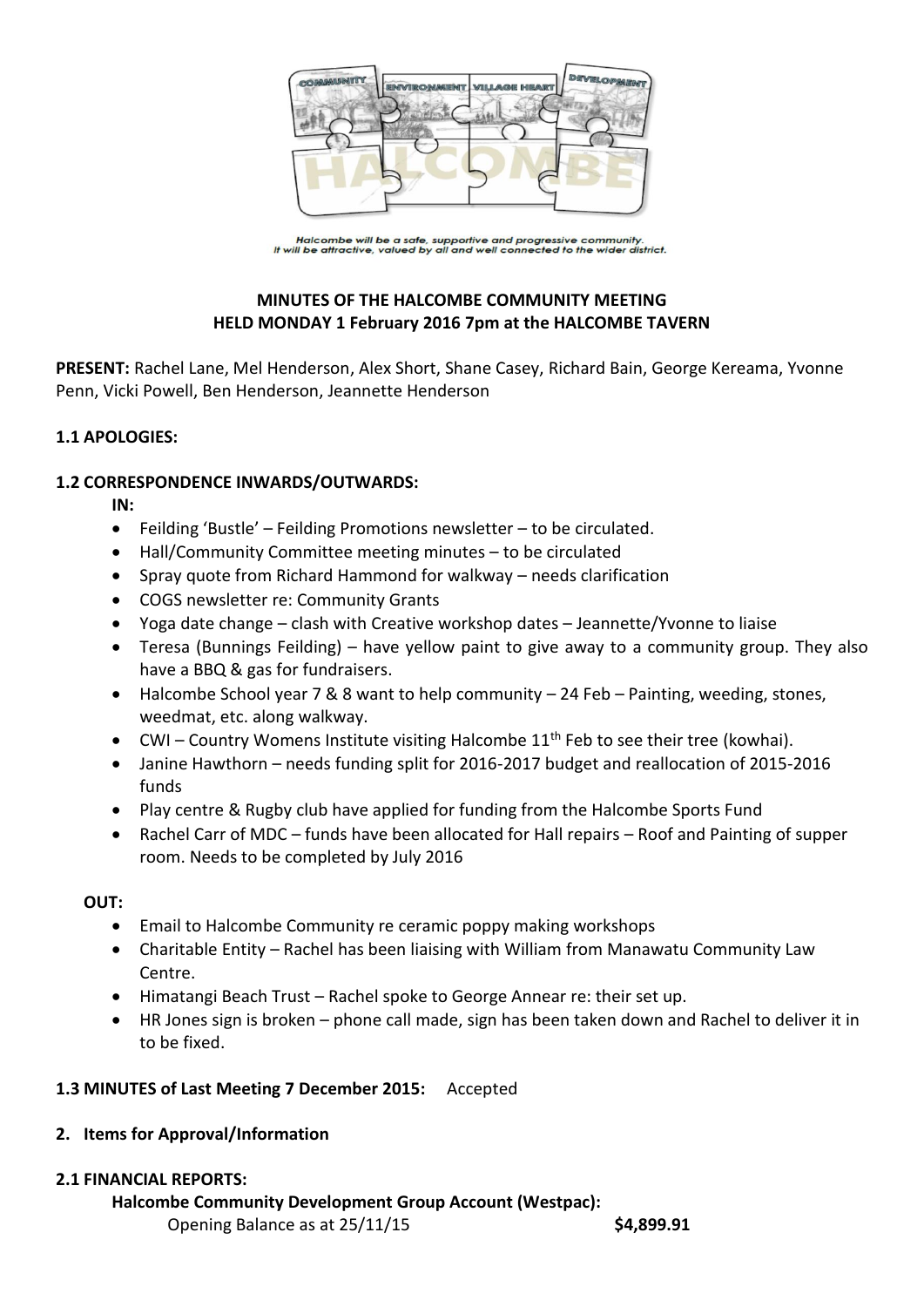| Deposits =                         | Credit Interest-Dec                  | \$0.46      |
|------------------------------------|--------------------------------------|-------------|
|                                    | Credit Interest-Jan                  | \$0.77      |
|                                    | Quality Property-Burrell Inv.        | \$50.00     |
|                                    | <b>Bake Sale</b>                     | \$764.00    |
|                                    | Royalties for ANZAC Day books        | \$10.85     |
| Expenses $=$                       | <b>Vital Signs</b>                   | \$212.75    |
|                                    | Focal Point - Gift for Robbie/Sandra | \$72.00     |
|                                    | <b>Float for Bake Sale</b>           | \$150.00    |
|                                    | Winner of Thank You card-Jack        | \$50.00     |
|                                    | Rods for walkway                     | \$27.98     |
| Closing Balance as at 25/1/16      |                                      | \$5,213.26  |
| <b>Hall/Sports Ground Account:</b> |                                      |             |
| Opening Balance as at 24/12/15     |                                      | \$13,546.58 |
| Deposits = Sale of Wool            |                                      | \$459.10    |
| Expenses =                         | <b>Hill Spraying</b>                 | \$393.30    |
|                                    | <b>Genesis Energy</b>                | \$82.87     |
| Closing Balance as at 01/02/16     |                                      | \$13,592.51 |

#### **MDC Fund:** 2015 – 2016 funding has been re-allocated as follows:

| <b>Details</b>          | Amount | Spend to date | <b>Balance</b> |
|-------------------------|--------|---------------|----------------|
| Walkway Opening 2016    | \$500  |               |                |
| ANZAC Day 2016          | \$800  |               |                |
| Event Signage           | \$600  |               |                |
| <b>Walkway Spraying</b> | \$800  |               |                |

## **2.2 COUNCIL REPORT: Cr Shane Casey**

- No report Council back  $16^{th}$  &  $17^{th}$  February
- Proliant Factory opening 12<sup>th</sup> February

#### **3. Other Business**



# **3.1 Community**

# **Calendar for 2016:**

- Creative Workshop: ceramic poppies 4<sup>th</sup> Feb 2016
- Walkway Opening/Family Fun Day 2<sup>nd</sup> April 2016
- ANZAC Day  $-25$ <sup>th</sup> April 2016.
- Midyear Fundraiser June 2016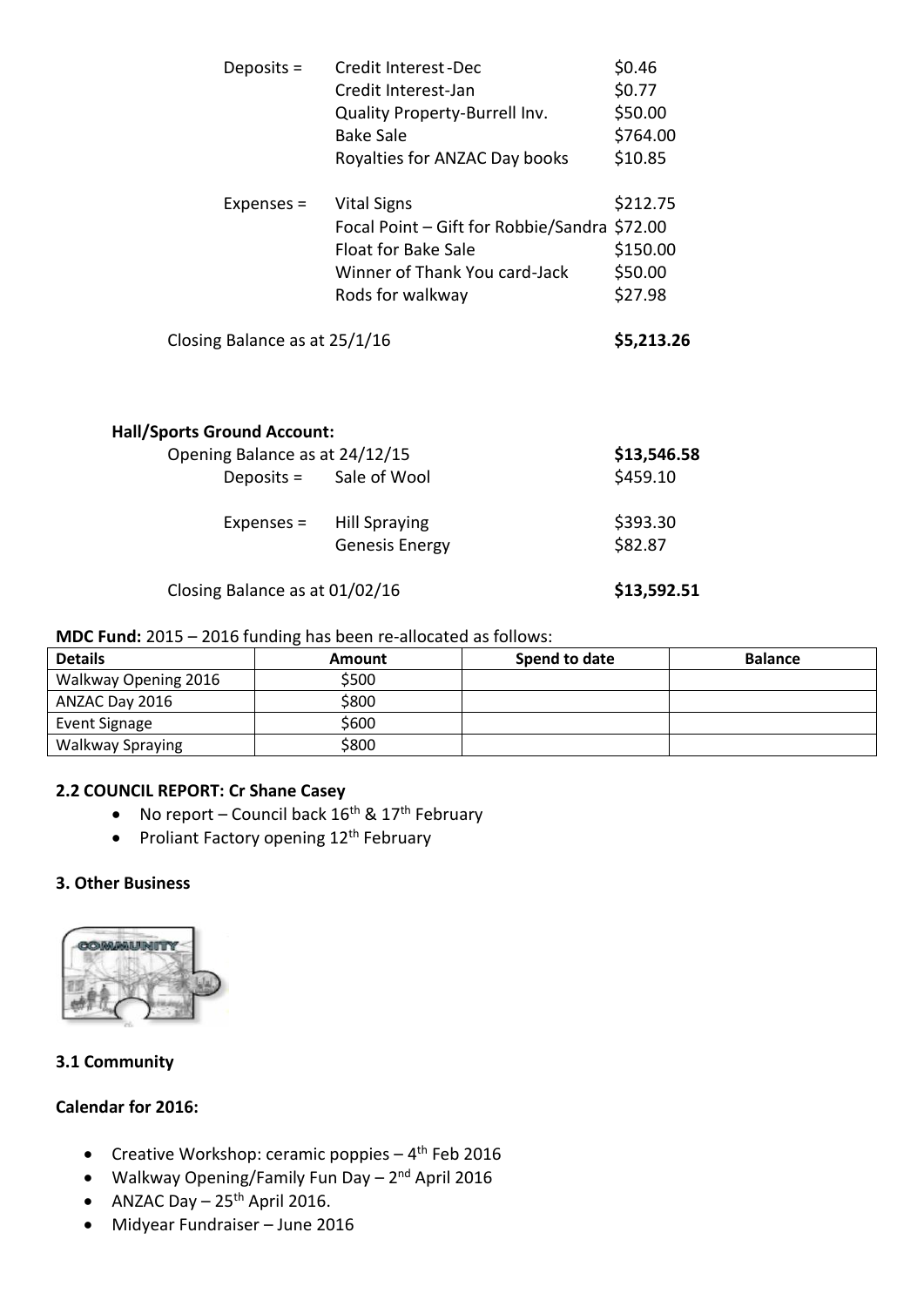- Christmas Carols Dec 2016
- Waitangi Day Feb 2017

# **Focus for the next 7 months ('til the end of this elected term). Priorities were brain-stormed and + 'Champions' allocated. Champions to give report as each meeting going forward:**

- 1. Walkway:
	- o Finish ground work and have it easily maintained **Richard** (& **Vicki** for anything treerelated).
		- Edging to be fixed up (Richard)
		- Top to be finished (Richard)
		- Carpark (Richard)
			- $\triangleright$  Sleepers & rods (Rachel & Jeff)
		- Plaques & signage (Rachel)
		- Remove BMX mounds (If possible or just tidy up)
		- Vehicle bollards (Rachel to liaise with Rachel Carr MDC)
	- $\circ$  Opening. Pencilled in the date of the 2<sup>nd</sup> April
		- Family fun day (**Mel**)
		- Official side of things (**Rachel**)
- **2.** Anzac Day **Richard**
- 3. Waitangi Day at the marae Feb 2017. Powhiri and sports **George**
- 4. Mid Year Fundraiser. June 2016 **Me**l
	- o dinner/comedy???
- **5.** Kids Disco Halloween (so outside the next 7 months however planning will need to be done within these months) – **Alex**
- 6. Facebook **Mel**
- 7. Website **Rachel**
- 8. Signage **Richard** (once Rachel has tied off things with Pallet Studio signs).
- 9. Halcombe Herald **Rachel**
- 10. Creative Workshops **Jeannette**
- 11. Hall Refurbish **All**
- 12. Christmas Carols + BBQ **Richard**
- 13. Christmas lights **Jeannette**
- 14. Set up Trust **Rachel/Shane**
- 15. Stanway Road Domain fence **Jeff & Murray**
	- $\circ$  Funds from MDC do before opening of walkway

| <b>Action Summary</b>                                           | Person responsible       | <b>Minutes</b>    |
|-----------------------------------------------------------------|--------------------------|-------------------|
|                                                                 |                          | date              |
| <b>COMMUNITY</b>                                                |                          |                   |
| Halcombe community Civil Defence strategy: still                | Sue                      | Feb 2014          |
| progressing                                                     |                          |                   |
| Soldier History: WWII                                           | Richard + Jeannette      | May 2014          |
| Picture from Vicki: We need to decide where to put this.        | Mel / All                | <b>July 2014</b>  |
| <b>Community Calendar:</b> Dates need to be loaded into it + it | All to feed-in dates $+$ | Aug 2014          |
| published on the website.                                       | Rachel to load           |                   |
| Website: Halcombe ID and MDC phone number to be                 | Rachel                   | <b>March 2014</b> |
| added                                                           |                          |                   |
|                                                                 |                          |                   |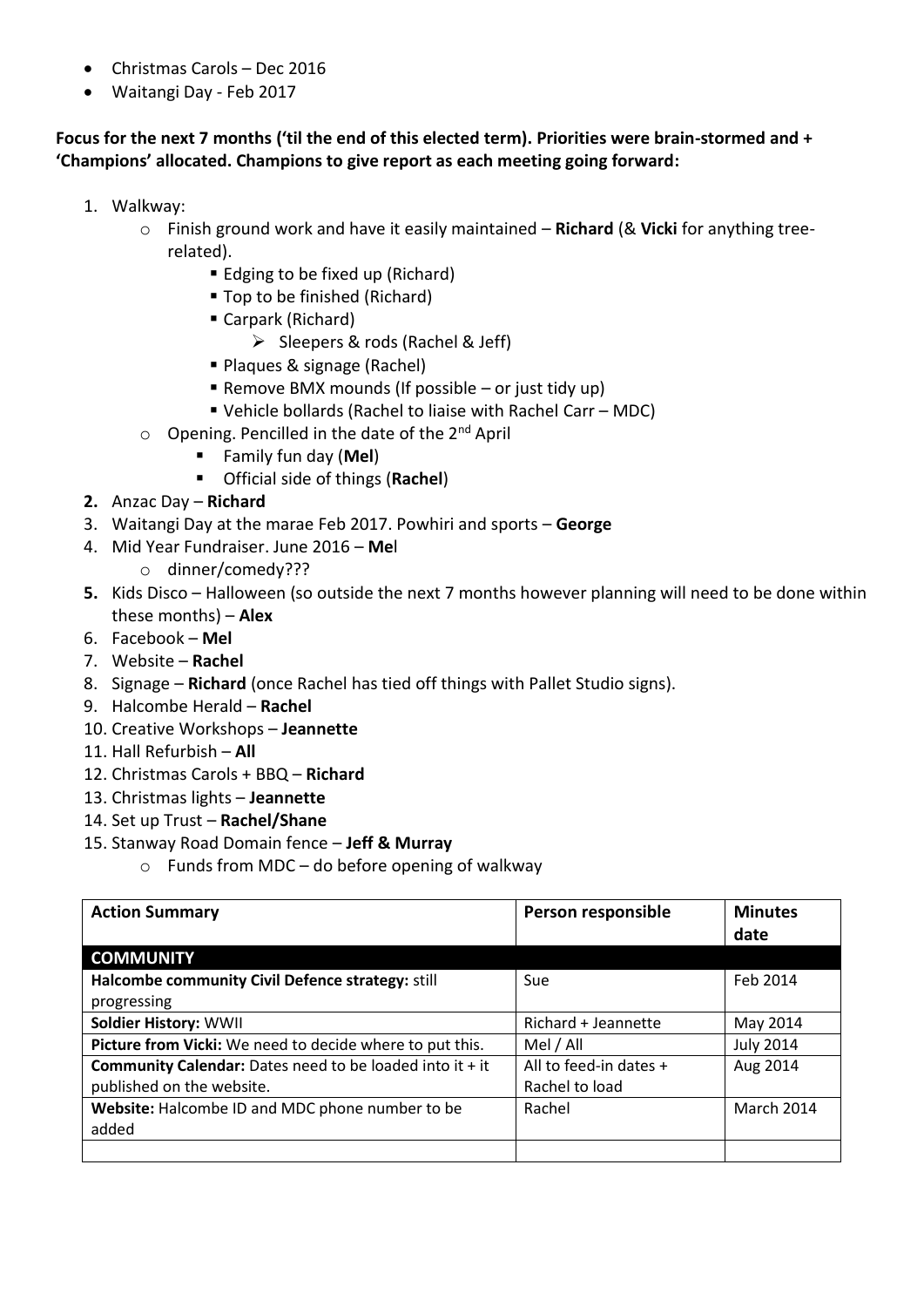

#### **3.2 Environment**

#### **Walkway**

- **Still to do:**
	- Placing stones (Richard with digger)
	- Monteith Street railway sleepers (Rachel + Jeff to do once 10mm drill bit sorted)
	- Finishing touches to edging (especially around Levin Street) group of guys…Jeff, Kane + Muzz??
	- Top for pathway + Monteith Street. (Paul, Richard and John Morrisey to work together with digger and John's smaller truck (for pathway)). Rangitikei Aggregates supplying race fines. HCDG/MDC to pay for cartage.)
	- Prep area by Levin Street for regressing. (Richard)
	- Remove last few BMX mounds. (Richard)
	- Vehicle Bollards Rachel to organise with MDC.
	- Plaques Rachel to organise.
	- Grand opening planning
- **Next Working Bee** Richie will get guys together.

# **Drains**:

As per last month, this will be done once the walkway project has been completed.

| <b>Action Summary</b>                                        | Person responsible     | <b>Minutes</b><br>date |
|--------------------------------------------------------------|------------------------|------------------------|
| <b>ENVIRONMENT</b>                                           |                        |                        |
| Railway sleepers: Sleepers to be laid at Monteith St end     | All                    | Sept 2014              |
| (Rachel + Jeff to do once 10mm drill bit sorted)             |                        |                        |
| Thank you plaque: Rachel to organise a plaque for RAL to     | Rachel                 | Sept 2014              |
| go on their "sponsorship wall".                              |                        |                        |
| Spray program: Rachel get clarity from Richard Hammond       | Rachel                 | Feb 2016               |
| as to what his price includes and frequency?                 |                        |                        |
| Rocks to be moved                                            | Richard / Paul Hughes  | Oct 2015               |
| Finishing touches to edging (especially around Levin Street) | Jeff, Kane + Muzz??    |                        |
| Top for pathway + Monteith Street. Rangitikei Aggregates     | Paul, Richard and John |                        |
| supplying race fines. HCDG/MDC to pay for cartage.           | Morrisey               |                        |
| Prep area by Levin Street for regressing.                    | Richard / Paul Hughes  |                        |
| Remove last few BMX mounds.                                  | Richard / Paul Hughes  |                        |
| Vehicle Bollards                                             | Rachel                 |                        |
| Sponsorship Plaques                                          | Rachel                 |                        |



#### **3.3 Village Heart**

Tennis court shelter needs fixing up and painting – we now have funds to have the fence fixed.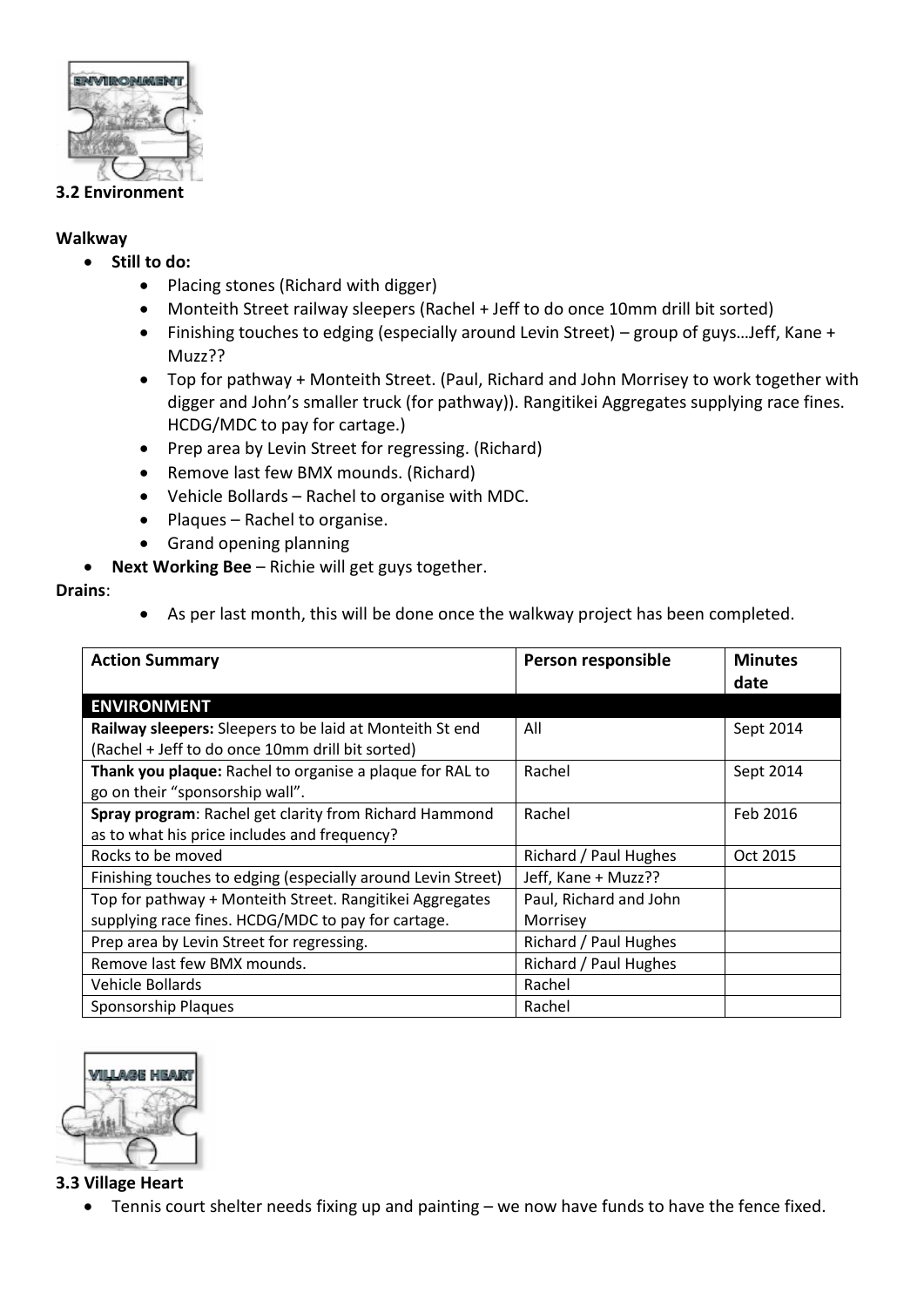## **Hall and Sports ground**

- Vicki has bought a new folding table for the hall
- 'Terms of Hire' for the Halcombe Hall completed??? Need to be added to website. Need incident book, hi-vis jacket and to check out noise by-laws (General Conditions point 'g').
- Have received \$ from MDC to fix roof and paint supper room. Quotes needed for painting (Gary Dyer has been out and will forward us a quote. A 2<sup>nd</sup> on required).
- Cemetery land:
	- Thistles and gorse have been sprayed.
	- Boundary fence has been fixed.
	- Loading race required for easy loading out of the ewes for shearing. Materials need to be purchased. Some of the left over edging timber may be able to be used. Security would then need to be added to the gate (padlock and chain). **Jeff to liaise with Darryl to get this done.**
	- We would like to know what the timeline is for the Cemetery land (Brent Limmer)?
- Criteria has been devised for anyone wanting to apply for the Hall and Sports ground funds. An application for will be done to assist. The Halcombe playcentre application of \$1,400 was approved. Additional information is required from the Halcombe Rugby Club. Rachel to speak to Jerry once the application form has been completed.

| <b>Action Summary</b>                                      | Person responsible        | <b>Minutes</b>   |
|------------------------------------------------------------|---------------------------|------------------|
|                                                            |                           | date             |
| <b>VILLAGE HEART</b>                                       |                           |                  |
| Signage for Toilets: Jeff to put this up.                  | Jeff Lane                 | Mar 2014         |
| Charitable entity: Establish what we need.                 | Shane Casey/Rachel        | Feb 2015         |
| <b>HALL/SPORTS GROUND</b>                                  |                           |                  |
| Policy for accessing Hall/Sports Ground funds: Application | Rachel                    | Feb 2016         |
| form to be completed.                                      |                           |                  |
| Carpet for supper room area: Quote required for this.      | Mel                       | <b>July 2014</b> |
| New Vinyl for Toilets: Quote required                      | Mel                       | Aug 2014         |
| Hall furniture: Replace with lighter tables and chairs     | Mel/Karen/Rachel/Jeanette | Aug 2014         |
| Painting of Kitchen/Bar/Supper Room: 2 quotes required     | Rachel/Mel                | Aug 2014         |
| Gary Dyer and another.                                     |                           |                  |
| Hall curtain: Needs to be gotten off Wayne and altered.    | Rachel / Mel              | April 2015       |
| Playground water pooling: Richard to look at it.           | <b>Richard Bain</b>       | April 2015       |
| Loading ramp to be built                                   | Working bee               | Dec 2015         |
| Time line for cemetery land $-$ is there an expected date  | <b>Brent Limmer</b>       | Dec 2015         |
| when we will lose use of it/some of it?                    |                           |                  |



**3.4 Development**

#### **Water Scheme** – Going well

#### **Roading** – Waiting

**Mobile phone coverage** – Halcombe was included in the Register of Interest for the Mobile Black Spot Fund.

| <b>Action Summary</b> | Person responsible | <b>Minutes</b> |
|-----------------------|--------------------|----------------|
|                       |                    | date           |